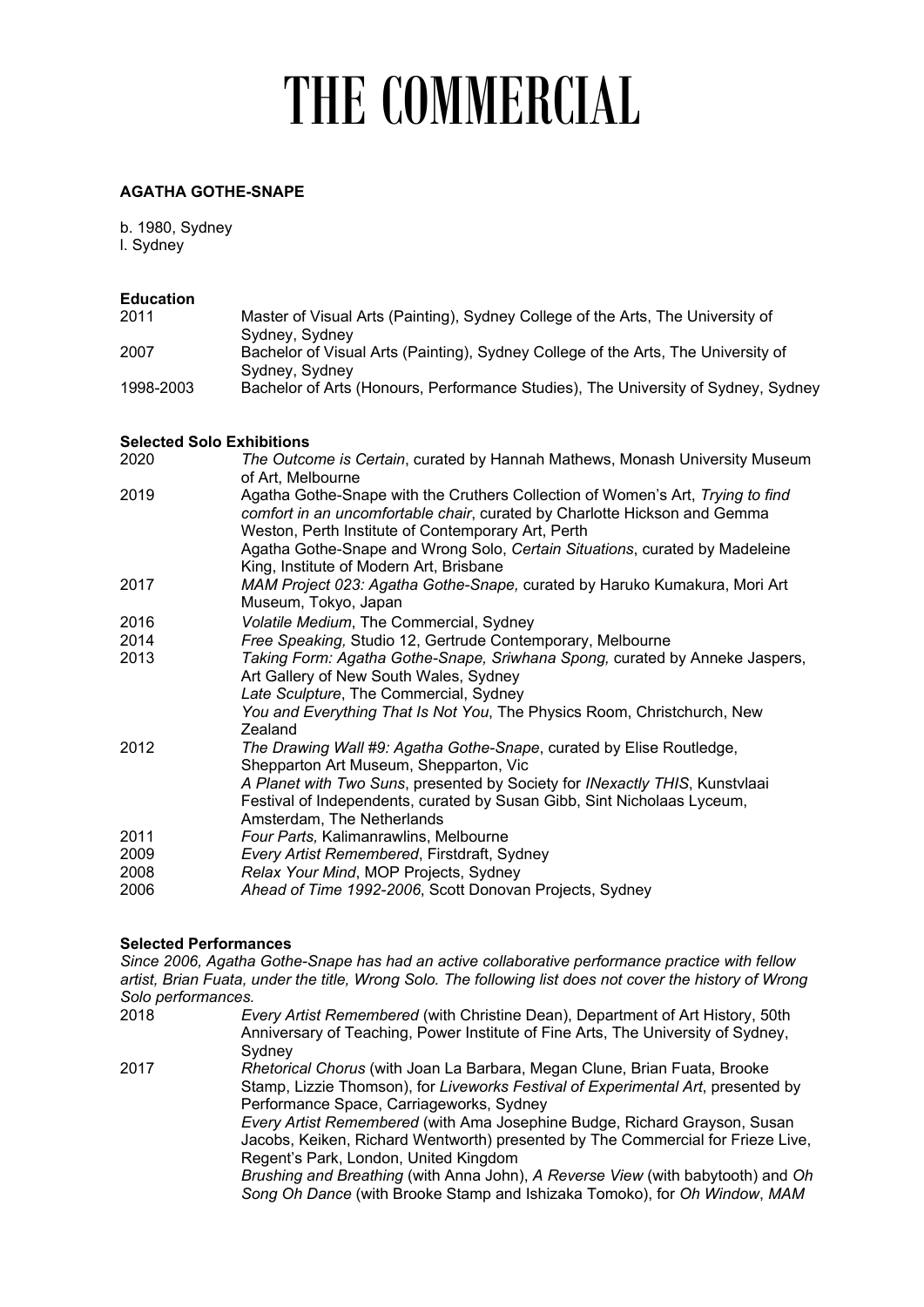|      | Project 023: Agatha Gothe-Snape, curated by Haruko Kumakura, Mori Art Museum,<br>Tokyo, Japan                                                                                                                                                                                                                                                                    |
|------|------------------------------------------------------------------------------------------------------------------------------------------------------------------------------------------------------------------------------------------------------------------------------------------------------------------------------------------------------------------|
| 2015 | Rhetorical Chorus (LW) (with Joan La Barbara, Megan Alice Clune, Brian Fuata), for<br>Performa 15, Artistic Director RoseLee Goldberg, New York Society for Ethical<br>Culture, New York, United States of America                                                                                                                                               |
| 2013 | Inexhaustible Present, dance developed and choreographed by Brooke Stamp, in<br>Taking Form: Agatha Gothe-Snape, Sriwhana Spong, curated by Anneke Jaspers,<br>Art Gallery of New South Wales, Sydney<br>A Planet with Two Suns (with Susan Gibb), for Workout: 7 days of experimental<br>performance, curated by Anna Davis, Museum of Contemporary Art, Sydney |
| 2011 | Every Artist Remembered, (with Barbara Campbell, Domenico de Clario, Mikala<br>Dwyer, David Haines and Joyce Hinterding, Laresa Kosloff, Ian Milliss, Callum<br>Morton, Ron Robertson-Swann), for People - Contemporary Conceptualism and the<br>Object in Art, curated by Hannah Mathews, Australian Centre for Contemporary Art,<br>Melbourne                  |
| 2009 | Every Artist Remembered (with Debra Dawes, Richard Goodwin, Anne Kay, Noel<br>McKenna, Daniel Mudie Cunningham, Mike Parr, Elizabeth Pulie, Rachel Scott,<br>Justin Trendall), Firstdraft, Sydney                                                                                                                                                                |
| 2008 | Answers, for Oblivion Pavilion, Gertrude Contemporary Art Spaces, Melbourne and<br>Roslyn Oxley9 Gallery, Sydney                                                                                                                                                                                                                                                 |

## **Public Art**

| 2020 | The Noblest, Commissioned by Greenland (Australia) Investment, Greenland         |
|------|----------------------------------------------------------------------------------|
|      | Centre, corner Pitt and Bathurst Streets, Sydney (forthcoming)                   |
| 2017 | Here, an Echo, City of Sydney Legacy Artwork, commissioned by the City of Sydney |
|      | and the Biennale of Sydney, for the 20th Biennale of Sydney curated by Stephanie |
|      | Rosenthal, Wemyss Lane, Sydney                                                   |
| 2015 | The Scheme was a Blueprint for Future Development Programs, Monash University    |
|      | Public Art Commission, Monash University, Caulfield Campus, Melbourne            |

## **Selected Engagements**

| 2018 | Save Art From Education, live drawing and workshops for All Schools Should be Art  |
|------|------------------------------------------------------------------------------------|
|      | Schools, Kaldor Public Art Projects and UNSW Art & Design, Sydney                  |
| 2015 | A Place for Artists, notated conversations, Carriageworks, Sydney                  |
| 2014 | The Feelings Were Harder To Dislodge Than I Initially Imagined, Digital Excursion, |
|      | Museum of Contemporary Art Australia, Sydney                                       |
| 2013 | IT HOLDS UP (with Mike Hewson), temporary work for Sydney Harbour Foreshore        |
|      | Authority, façade, Museum of Contemporary Art, Sydney                              |
| 2012 | Every Future Here Now, notated conversations, Carriageworks, Sydney                |
|      |                                                                                    |

### **Selected Group Exhibitions**

| 2019 | Australia. Antipodean Stories, curated by Eugenio Viola, Padiglione d'Arte<br>Contemporanea, Milan, Italy                           |
|------|-------------------------------------------------------------------------------------------------------------------------------------|
|      | Making Art Public: 50 Years of Kaldor Public Art Projects, curated by Michael Landy,                                                |
|      | Art Gallery of New South Wales, Sydney                                                                                              |
|      | Kaldor Public Art Project 34, Asad Raza, Absorption, Carriageworks, Sydney                                                          |
|      | IN-Formalism, Casual Powerhouse Arts Centre, Casula, NSW                                                                            |
|      | The National: New Australian Art, (online iteration), https://www.the-                                                              |
|      | national.com.au/artists/agatha-gothe-snape-2019/every-act-of-reading-performs-<br>the-work/                                         |
| 2018 | Imagined Borders, 12th Gwangju Biennale, Gwangju, South Korea                                                                       |
|      | From Will to Form, TarraWarra Biennial 2018, curated by Emily Cormack,                                                              |
|      | TarraWarra Museum of Art, Healesville, Vic                                                                                          |
|      | From Here to There: Australian Art and Walking, curated by Sharne Wolff and Jane<br>Denison, Lismore Regional Gallery, Lismore, NSW |
|      | The Horse, curated by Noel McKenna, Darren Knight Gallery, Sydney                                                                   |
|      | Bowerbird: Clinton Bradley and the Art of Collecting, curated by Kent Buchanan,                                                     |
|      | Western Plains Cultural Centre, Dubbo, NSW                                                                                          |
|      | Infrastructuralism, curated by Kent Wilson, La Trobe Art Institute, Bendigo, Vic                                                    |
|      | Redlands Konica Minolta Art Prize, curated by Nike Savvas, NAS Gallery, Sydney                                                      |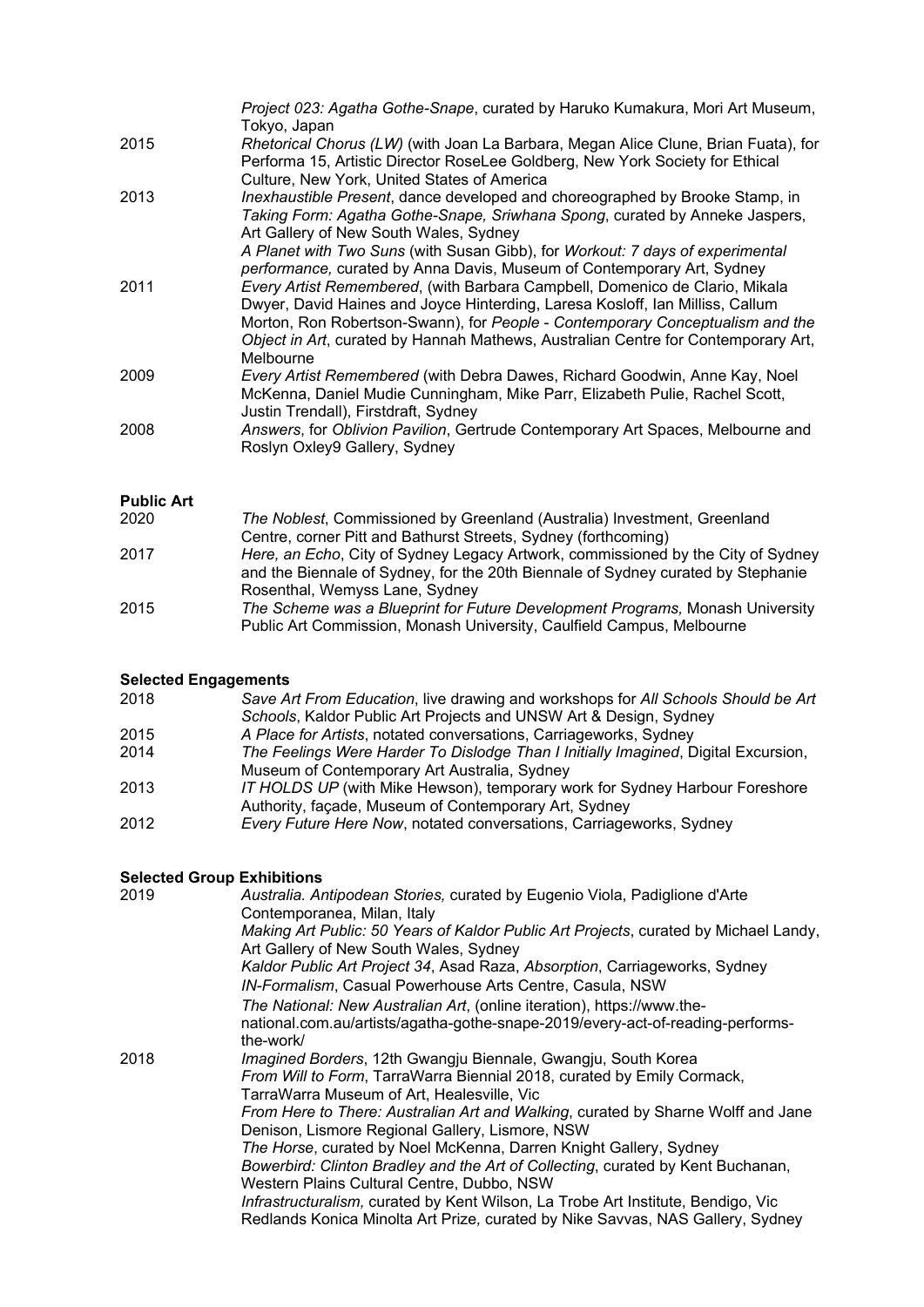| 2017 | The Score, curated by Jacqueline Doughty, Ian Potter Museum of Art, University of<br>Melbourne, Melbourne                                                       |
|------|-----------------------------------------------------------------------------------------------------------------------------------------------------------------|
|      | This is a Voice, curated by Katie Dyer, Museum of Applied Arts and Sciences,                                                                                    |
|      | Sydney<br>The National: New Australian Art, curated by Anneke Jaspers, Wayne Tunnicliffe,                                                                       |
|      | Lisa Havilah, and Blair French, Art Gallery of New South Wales, Carriageworks and                                                                               |
|      | Museum of Contemporary Art Australia, Sydney                                                                                                                    |
|      | Primavera at 25: MCA Collection, curated by Megan Robson, Museum of                                                                                             |
|      | Contemporary Art Australia, Sydney<br>SNO 129, SNO Contemporary Art Projects, Sydney                                                                            |
|      | Redlands Konica Minolta Art Prize, curated by Callum Morton, NAS Gallery, Sydney                                                                                |
| 2016 | Onion, curated by Jessie Bullivant and Mitchell Cumming, Knulp, Sydney                                                                                          |
|      | The Future is already here - it's just not evenly distributed, 20th Biennale of Sydney,                                                                         |
|      | curated by Stephanie Rosenthal, Sydney                                                                                                                          |
| 2015 | 21st Century Heide: The Collection Since 2000, curated by Linda Michael, Lesley<br>Harding and Kendrah Morgan, Heide Museum of Modern Art, Melbourne            |
|      | Im Inneren der Stadt. Die Einflüsse des Digitalen auf das Öffentliche, curated by                                                                               |
|      | Fanny Gonella, Künstlerhaus Bremen, Bremen, Germany                                                                                                             |
|      | Object Lessons, curated by Gemma Weston, Lawrence Wilson Art Gallery, The                                                                                       |
|      | University of Western Australia, Perth                                                                                                                          |
|      | Creative Suite, curated by Andrea Bell, Te Tuhi, Auckland, New Zealand; City<br>Gallery, Wellington, New Zealand and Horsham Regional Art Gallery, Horsham, Vic |
|      | TPOLR, The Commercial, Sydney                                                                                                                                   |
| 2014 | NSW Visual Arts Fellowship, Artspace, Sydney                                                                                                                    |
|      | Framed Movements, curated by Hannah Mathews, Australian Centre for                                                                                              |
|      | Contemporary Art, Melbourne                                                                                                                                     |
|      | Art as a Verb, curated by Charlotte Day, Monash University Museum of Art,<br>Melbourne                                                                          |
|      | Octopus 14: Nothing beside Remains, curated by Tara McDowell, Gertrude                                                                                          |
|      | Contemporary, Melbourne                                                                                                                                         |
|      | 8th Berlin Biennale for Contemporary Art, curated by Juan A. Gaitán, Berlin,                                                                                    |
|      | Germany                                                                                                                                                         |
|      | Trace: Performance and its Documents, curated by Bree Richards, Gallery of<br>Modern Art, Brisbane                                                              |
|      | OUI we, The Commercial, Sydney                                                                                                                                  |
| 2013 | Melbourne Now, National Gallery of Victoria, Melbourne                                                                                                          |
|      | Reinventing the Wheel: The Readymade Century, curate by Max Delany and                                                                                          |
|      | Charlotte Day, Monash University Museum of Art, Melbourne                                                                                                       |
|      | Cafe Intellectual: Reading Robert Hughes, curated by Elizabeth Stanton and Katrina<br>Schwarz, sketch, London, United Kingdom                                   |
|      | Octopus 13: On This Day Alone, curated by Katrina Schwartz, Gertrude                                                                                            |
|      | Contemporary, Melbourne                                                                                                                                         |
|      | Navel Gazing, curated by Brooke Babbington, Utopian Slumps, Melbourne                                                                                           |
| 2012 | No Reasonable Offer Refused, curated by Liang Luscombe and Patrice Sharkey,                                                                                     |
|      | West Space, Melbourne<br>The Churchie National Emerging Art Prize, Griffith University Art Gallery, Brisbane                                                    |
|      | ONE/THREE, The Commercial, Sydney                                                                                                                               |
|      | Contemporary Australia: Women, curated by Julie Ewington, Queensland Art                                                                                        |
|      | Gallery and Gallery of Modern Art, Brisbane                                                                                                                     |
|      | Octagon, curated by Adam Cruikshank, Platform, Melbourne                                                                                                        |
|      | We Need You, You Need Us, curated by Georgie Meagre, Tin Sheds Gallery,<br>Sydney                                                                               |
|      | The Drawing Room, curated by Sally Breen, Breenspace, Sydney                                                                                                    |
| 2011 | Power to the People: Contemporary Conceptualism and the Object in Art, curated                                                                                  |
|      | by Hannah Matthews, Australian Centre of Contemporary Art, Melbourne                                                                                            |
|      | Rules of Play, curated by Kathryn Gray, Tin Sheds Gallery, Sydney                                                                                               |
|      | ART#2, Australian Centre of Contemporary Art (regional tour), Horsham Regional<br>Art Gallery, Horsham, Vic                                                     |
|      | Social Sculpture, curated by Charlotte Day, Anna Schwartz Gallery, Sydney                                                                                       |
|      | Eastern Seaboard (with Cosmic Battle for Your Heart), curated by Blair French,                                                                                  |
|      | Artspace, Sydney                                                                                                                                                |
|      | It's a Guitar Shaped World VIII, curated by Reg Lynch, Tamworth Regional Gallery,                                                                               |
|      | Tamworth, NSW                                                                                                                                                   |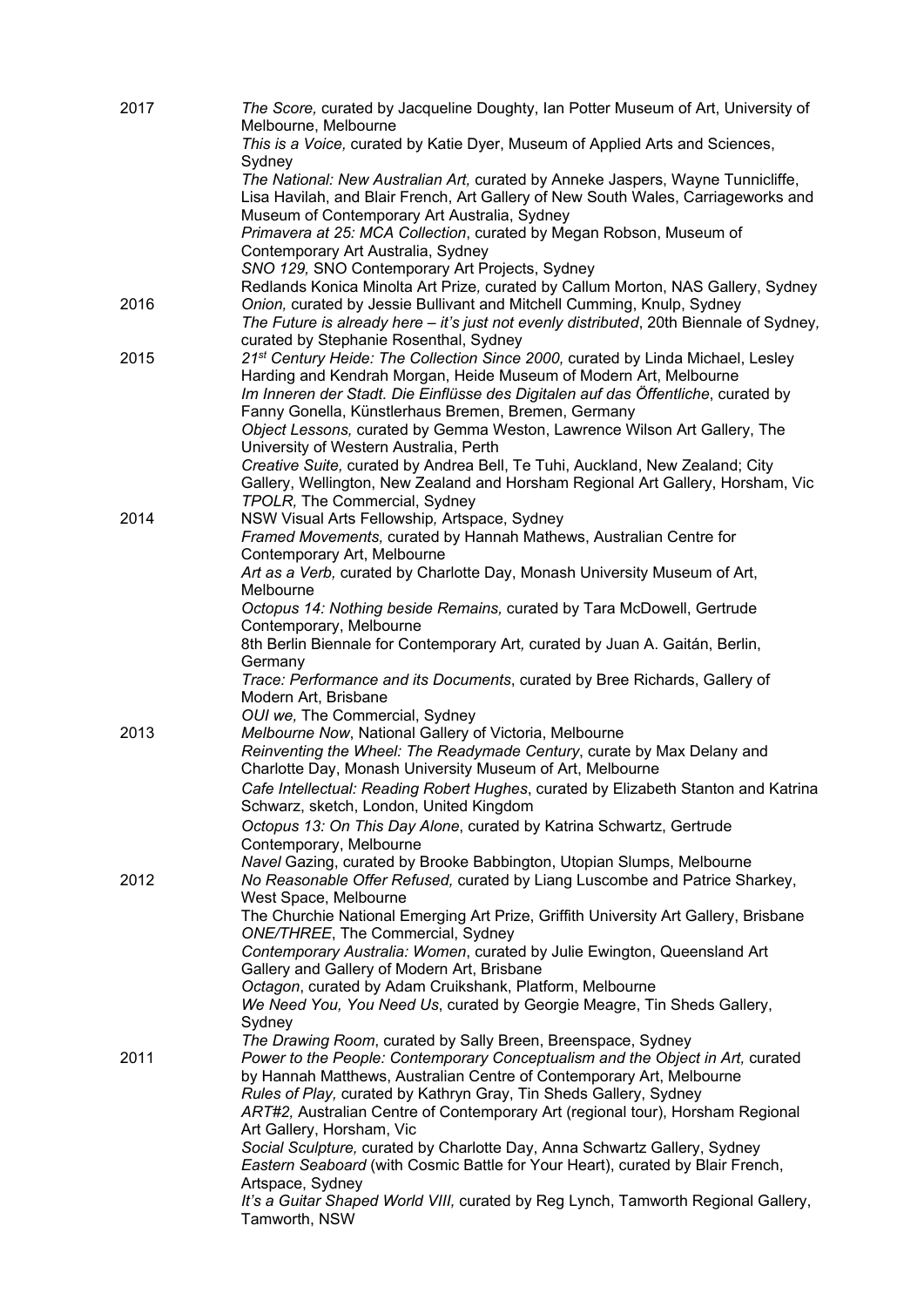| 2010 | Helen Lempriere Travelling Artist Scholarship, Artspace, Sydney<br>I'm Ok, You're Ok, curated by Alice Lang, LEVEL Art Space, Brisbane<br>Primavera 2010, curated by Katie Dyer, Museum of Contemporary Art Australia,<br>Sydney                                              |
|------|-------------------------------------------------------------------------------------------------------------------------------------------------------------------------------------------------------------------------------------------------------------------------------|
|      | Time and Space: Art & Artist Run Spaces 1970 to Now, Hazelhurst Regional Gallery<br>and Arts Centre, Gymea, NSW                                                                                                                                                               |
|      | NEW010, curated by Juliana Engberg, Rebecca Coates, Gabrielle de Vietri, Anna<br>Macdonald, and Hannah Mathews, Australian Centre of Contemporary Art,<br>Melbourne                                                                                                           |
|      | Draught, Firstdraft, Sydney                                                                                                                                                                                                                                                   |
| 2009 | Unto the Breach (Dear Friends), Firstdraft, Sydney                                                                                                                                                                                                                            |
|      | Colleagues & Peers (Hokey-Pokey), The Cosmic Battle for Your Heart, Sydney<br>Kate Blackmore   Agatha Gothe-Snape   Shane Haseman   Emma White,<br>Breenspace, Sydney                                                                                                         |
| 2008 | Performing for the Camera, curated by Dianna Smith and Kelly Doley, Firstdraft,<br>Sydney                                                                                                                                                                                     |
|      | Oblivion Pavilion, curated by Amanda Rowell, Gertrude Contemporary Art Spaces,<br>Melbourne and Roslyn Oxley9 Gallery, Sydney                                                                                                                                                 |
| 2007 | I, Me, Mine, curated by Koji Ryui, Horus and Deloris Contemporary Art Space,<br>Sydney                                                                                                                                                                                        |
| 2006 | Raise High the Roofbeams, (Firstdraft Director's exhibition), Bus Gallery, Melbourne<br>Postcards from the Edge, curated by Rachel Scott, The Back Loft, Dublin, Ireland<br>The Christmas Specials, curated by Christopher Hanrahan and Peter Volich, MOP<br>Projects, Sydney |
|      |                                                                                                                                                                                                                                                                               |

# **Collective and Artist-led Organisations**

| 2009      | Founding member, Future Local Association Group (FLAG), Sydney |
|-----------|----------------------------------------------------------------|
|           | Founding member, The Cosmic Battle for Your Heart, Sydney      |
| 2007-2009 | Member, Board of Directors, Firstdraft, Sydney                 |

# **Selected Bibliography**

| 2020 | Weston, Gemma. 'Trying to find comfort in an uncomfortable chair', exh. cat., Perth<br>Institute of Contemporary Arts, Perth, 2019, n.p.                                                                                                                                                                                                                                                   |
|------|--------------------------------------------------------------------------------------------------------------------------------------------------------------------------------------------------------------------------------------------------------------------------------------------------------------------------------------------------------------------------------------------|
|      | Agatha Gothe-Snape and Wrong Solo: Certain Situations, exh. cat., Institute of<br>Modern Art, Brisbane, 2019.                                                                                                                                                                                                                                                                              |
|      | Gothe-Snape, Agatha. 'The art that made me', Look, Art Gallery Society of New<br>South Wales, Sydney, January/February 2018, pp. 21-23.                                                                                                                                                                                                                                                    |
| 2019 | Hunt, Alana. 'Agatha Gothe-Snape: Trying to find comfort in an uncomfortable<br>chair', Artlink, 15 September 2019, Artlink Australia,                                                                                                                                                                                                                                                     |
|      | https://www.artlink.com.au/articles/4789/agatha-gothe-snape-trying-to-find-comfort-<br>$in-an-un/$ .                                                                                                                                                                                                                                                                                       |
|      | McDowell, Tara. 'Agatha Gothe-Snape and Wrong Solo's "Certain Situations", art-<br>agenda, 16 July 2019, https://www.art-agenda.com/features/276459/agatha-gothe-<br>snape-and-wrong-solo-s-certain-situations.                                                                                                                                                                            |
|      | Ewington, Julie. 'Agatha Gothe-Snape', The National 2019: New Australian Art, exh.<br>cat., Art Gallery of New South Wales, Carriageworks, Museum of Contemporary Art<br>Australia, Sydney, 2019, pp. 90-91.                                                                                                                                                                               |
| 2017 | McGregor, Fiona. 'The strange magic of "Rhetorical Chorus"', The Monthly, 26<br>October 2017, Schwartz Media, https://www.themonthly.com.au/blog/fiona-<br>mcgregor/2017/26/2017/1508977419/strange-magic-rhetorical-chorus.<br>Gallasch, Keith. 'Liveworks' ghosts of performance past', RealTime, 25 October<br>2017, https://www.realtime.org.au/liveworks-ghosts-of-performance-past/. |
|      | Dent, Jackie. 'Artist Agatha Gothe-Snape's textual works', The Saturday Paper, no.<br>171, 26 Aug - 1 Sep 2017, https://www.thesaturdaypaper.com.au/2017/08/26/artist-<br>agatha-gothe-snapes-textual-works/15036696005111.                                                                                                                                                                |
|      | Carolan, Nicholas. 'Here, an Echo of Sydney according to Agatha Gothe-Snape',<br>Grazia, 11 August 2017, https://grazia.com.au/articles/agatha-gothe-snape-here-an-<br>echo-interview/.                                                                                                                                                                                                    |
|      | Kumakura, Haruko. MAM Project 023: Agatha Gothe-Snape, exh. cat., Mori Art<br>Museum, Tokyo, 2017.                                                                                                                                                                                                                                                                                         |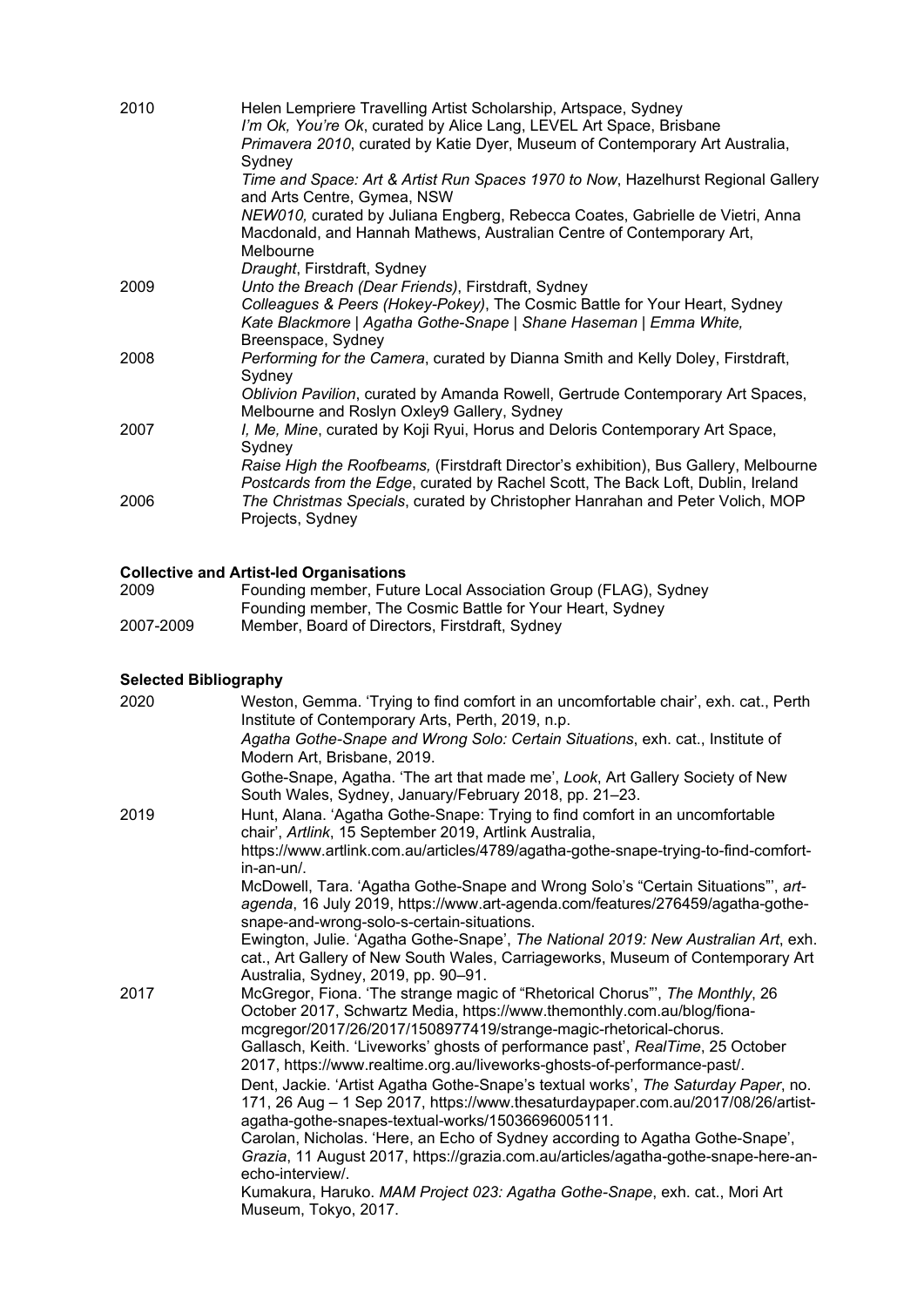|                    | Wilson, Kent. 'Agatha Gothe-Snape, February 2017', the subMachine, 9 February<br>2017, https://thesubmachine.net/2017/02/09/agatha-gothe-snape-february-2017/.<br>Thalmair, Franz. 'Agatha Gothe-Snape', translated by Diana Reese, Artforum, Feb<br>2017, Artforum International Magazine, New York,<br>https://www.artforum.com/picks/agatha-gothe-snape-67349.<br>Loughnan, Melissa. 'Agatha Gothe-Snape', Australiana to Zeitgeist, Thames &<br>Hudson, Australia, 2017, pp. 236-37.                                                     |
|--------------------|----------------------------------------------------------------------------------------------------------------------------------------------------------------------------------------------------------------------------------------------------------------------------------------------------------------------------------------------------------------------------------------------------------------------------------------------------------------------------------------------------------------------------------------------|
| 2016               | Jaspers, Anneke. 'Agatha Gothe-Snape', MCA Collection Handbook, Museum of<br>Contemporary Art Australia, 2016, pp158-159.<br>Mitsuji, Tai. 'Sydney Biennale 2016: Agatha Gothe-Snape turns to the streets for<br>artistic inspiration', The Sydney Morning Herald, 1 June 2016,<br>https://www.smh.com.au/entertainment/art-and-design/sydney-biennale-2016-<br>agatha-gothesnape-turns-to-the-streets-for-artistic-inspiration-20160601-<br>gp8w71.html.<br>Brockett, Kim. 'Ten Questions for Agatha Gothe-Snape', Vault, no. 13, 2016, pp. |
| 2015               | $60 - 62.$<br>Young, Paul David. 'Performa 15: Rewarding Musical Turns, and Unused Real<br>Estate', Hyperallergic, 29 November 2015,<br>https://hyperallergic.com/256778/performa-15-rewarding-musical-turns-and-unused-<br>real-estate/.                                                                                                                                                                                                                                                                                                    |
|                    | Fuller, Rachel. 'Agatha Gothe-Snape in Conversation', Ocula, 19 October 2015,<br>https://ocula.com/magazine/conversations/agatha-gothe-snape/.<br>Keehan, Reuben. 'Agatha Gothe-Snape', in '100 Contemporary Artists of Our Time',<br>special issue, Bijutsu Techo, Spring 2015, p. 105.                                                                                                                                                                                                                                                     |
| 2014               | Jensen, Erik. 'The headline is the epitaph', Agatha Gothe-Snape - Untitled, exh.<br>cat., 8th Berlin Biennale, Berlin, 2014, n.p.<br>Criddle, Georgina. 'Between Curly Brackets', Agatha Gothe-Snape - Untitled, exh.<br>cat., 8th Berlin Biennale, Berlin, 2014, n.p.<br>Cormack, Emily. 'If I were a word', Agatha Gothe-Snape - Untitled, exh. cat., 8th                                                                                                                                                                                  |
| 2013               | Berlin Biennale, Berlin, 2014, n.p.<br>Day, Charlotte. 'Introduction', Reinventing the Wheel: The Readymade Century,<br>exh. cat., Monash University Museum of Art, Melbourne, 2013, pp. 85-88.<br>Egerton-Warburton, George. 'Agatha Gothe-Snape', Frieze, 5 September 2013,<br>https://frieze.com/article/agatha-gothe-snape.<br>Jaspers, Anneke. 'Objects in the Field of Movement', Taking Form: Agatha Gothe-<br>Snape, Sriwhana Spong, exh. cat., Art Gallery of New South Wales, Sydney, 2013,                                        |
|                    | n.p.<br>Haseman, Shane. Agatha Gothe-Snape: Late Sculpture, exh. cat., The Commercial,<br>Sydney, 2013, n.p.<br>Gibb, Susan. 'Agatha Gothe-Snape', Artist Profile, no. 23, May 2013, pp. 52-55.                                                                                                                                                                                                                                                                                                                                              |
| 2012               | Tubbs, Marian. 'Money and other events before the form', Runway, no. 22, pp. 64–<br>67.<br>Greaves, Mathew. 'Agatha Gothe-Snape's Four Parts', un Magazine, no. 6.1, p. 30.<br>Chambers, Nicholas. 'Agatha Gothe-Snape: Aesthetics in motion', Contemporary<br>Australia: Women, exh. cat., Queensland Art Gallery   Gallery of Modern Art,<br>Brisbane, 2012, pp. 72-75.                                                                                                                                                                    |
| 2010               | Dyer, Katie (ed.). Primavera 2010: Exhibition by Young Australian Artists, exh. cat.,<br>Museum of Contemporary Art Australia, Sydney.<br>Engberg, Juliana. 'Colour My World', NEW010, exh. cat., Australian Centre for<br>Contemporary Art, Melbourne, pp. 24-29.                                                                                                                                                                                                                                                                           |
| 2009<br>2008       | Stanton, Elizabeth. 'Agatha Gothe-Snape: I Trusted You', Runway, no. 15, pp. 5-9.<br>Day, Charlotte. 'Oblivion Pavilion', Art and Australia, vol. 46, no. 1, Spring 2008, p.<br>141.<br>Skinner, Josephine. 'Oblivion Pavilion', Runway, no. 11, pp. 78-79.<br>Rowell, Amanda. 'Oblivion Pavilion', in Raquel Caballero and Emily Hunt, OP, artist<br>publication/exh. cat. for Oblivion Pavilion, Gertrude Contemporary, Melbourne,<br>2008, n.p.                                                                                           |
| <b>Collections</b> | Art Gallery of New South Wales, Sydney<br>Campbelltown Arts Centre, Sydney<br>Cruthers Collection of Women's Art, University of Western Australia, Perth                                                                                                                                                                                                                                                                                                                                                                                     |